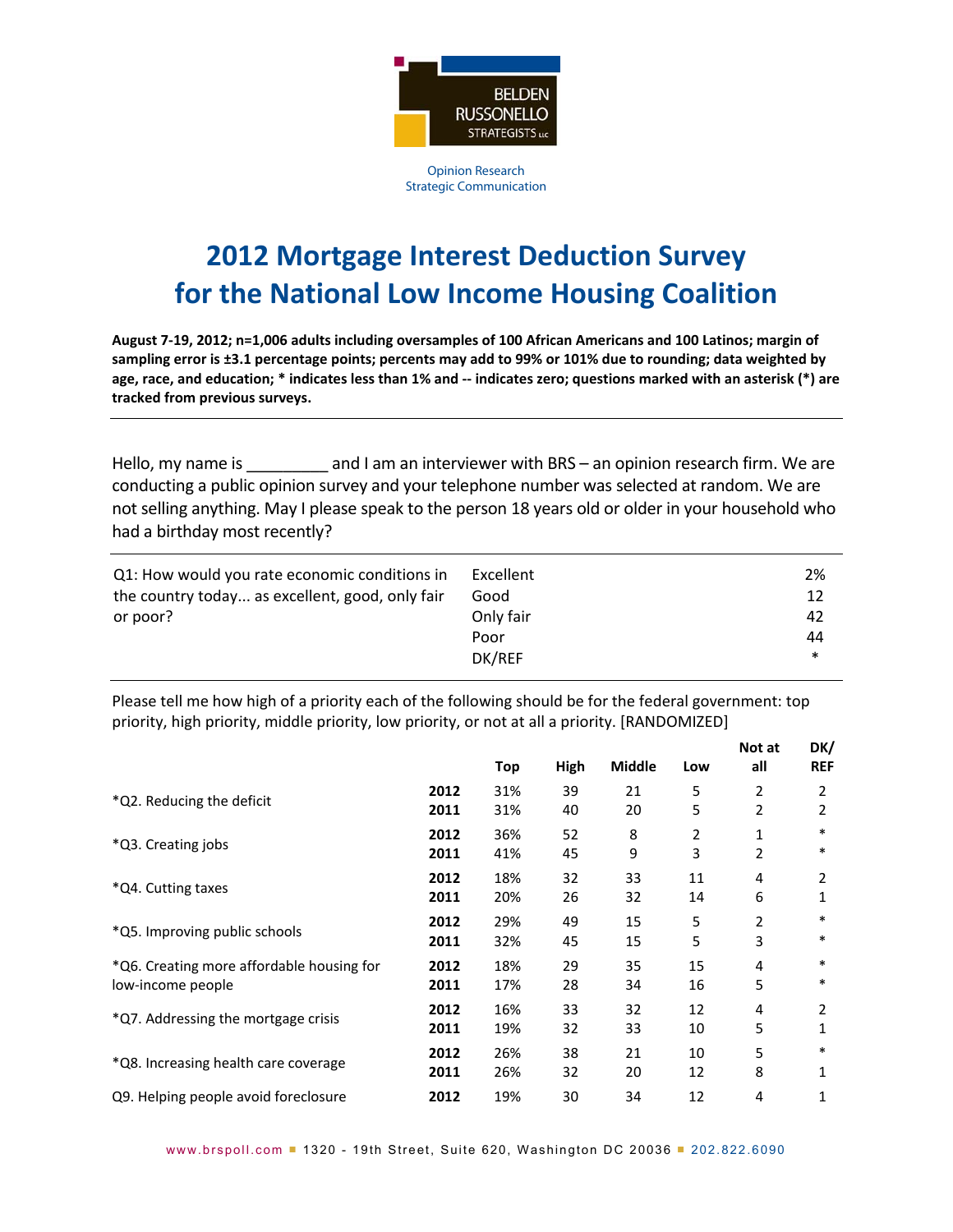Now, I want to talk about some federal government programs. For each of the following areas, please tell me if you think the federal government should increase spending, decrease spending, or keep it the same? (RANDOMIZE)

|                                                          | Keep the        |                 |      |        |  |
|----------------------------------------------------------|-----------------|-----------------|------|--------|--|
|                                                          | <b>Increase</b> | <b>Decrease</b> | same | DK/REF |  |
| Q10. Aid to education for low income children            | 62%             |                 | 31   | 1      |  |
| Q11. Health care for low-income people                   | 50%             | 13              | 37   | 1      |  |
| Q12. Food and nutrition program for low income<br>people | 46%             | 13              | 41   |        |  |
| Q13. Rental housing that low-income people can<br>afford | 37%             | 15              | 47   |        |  |

Thinking about the country as a whole, please tell me how much of a problem is each of the following – a very large problem, a large problem, a small problem, or not much of a problem at all. (RANDOMIZE)

|                                                                          | Very  |       |              | <b>Not</b><br>much at |        |
|--------------------------------------------------------------------------|-------|-------|--------------|-----------------------|--------|
|                                                                          | large | Large | <b>Small</b> | all                   | DK/REF |
| Q14. People not being able to afford health insurance                    | 36%   | 46    | 12           | 6                     | $\ast$ |
| Q15. People not being able to find housing they can<br>afford            | 21%   | 47    | 23           | 8                     | 1      |
| Q16. People not being able to afford to go to college                    | 26%   | 42    | 21           | 10                    | $\ast$ |
| Q17. People without transportation to take them<br>where they need to go | 11%   | 35    | 38           | 16                    | 1      |
| Q18. People not having access to adequate nutrition                      | 22%   | 43    | 23           | 12                    | 1      |
|                                                                          |       |       |              |                       |        |

I'm going to read you some proposals people have made to address the need for affordable housing. Please tell me if you favor or oppose each proposal. (WAIT FOR RESPONSE) Is that strongly or somewhat? (RANDOMIZE)

|                                                                                                                                   | Favor<br>strongly | Favor<br>smwt | <b>Oppose</b><br>smwt | <b>Oppose</b><br>strongly | <b>DK/REF</b> |
|-----------------------------------------------------------------------------------------------------------------------------------|-------------------|---------------|-----------------------|---------------------------|---------------|
| Q19. Expand the existing federal program that helps<br>low-income families pay their rent.                                        | 28%               | 31            | 22                    | 18                        |               |
| Q20. Expanding a federal government program to<br>build new or rehab existing homes that low-income<br>people can afford to rent. | 37%               | 32            | 15                    | 15                        |               |

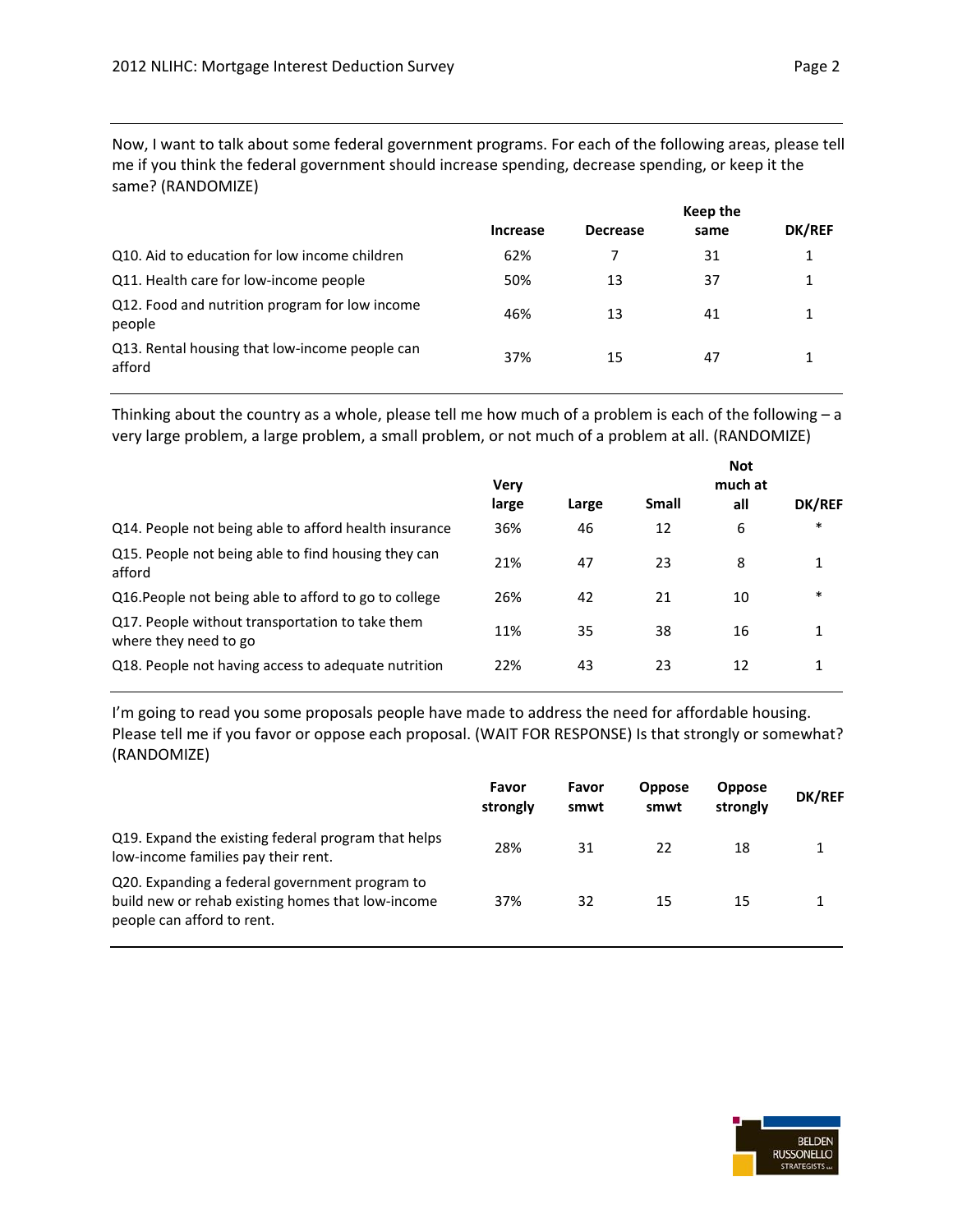\*Q21: As you may know, homeowners can claim a deduction on their federal income taxes for interest payments on mortgages up to 1 million dollars for their primary or second homes. This is called the mortgage interest deduction, which lowers income taxes for some homeowners. The amount that the mortgage interest deduction lowers a homeowner's income taxes depends on how much interest the homeowner paid over the year and the homeowner's tax bracket. Overall, do you think the mortgage interest deduction, as it is now, is a very good idea, somewhat good, not very good, or poor idea? Very good 33% 32% Somewhat good and 43 47 Not very good 11 10 Poor 11 9 DK/REF 2 3

Now I'm going to read you some proposals people have made for changing the mortgage interest deduction. Please tell me if you favor or oppose each proposal. (WAIT FOR RESPONSE) Is that strongly or somewhat? (RANDOMIZE)

|                                                                                                                                                                                 | Favor<br>strongly | Favor<br>smwt | <b>Oppose</b><br>smwt | <b>Oppose</b><br>strongly | <b>DK/REF</b> |
|---------------------------------------------------------------------------------------------------------------------------------------------------------------------------------|-------------------|---------------|-----------------------|---------------------------|---------------|
| Q22. Cap the maximum mortgage for which someone<br>can get a tax break at 500,000 dollars.                                                                                      | 36%               | 27            | 15                    | 19                        | 3             |
| Q23. Replace the deduction that now depends on a<br>person's tax bracket with a flat tax credit that is the<br>same percentage for all homeowners who pay<br>mortgage interest. | 30%               | 26            | 20                    | 21                        |               |

Now I am going to read you some statements about why people support the proposals I just read. READ AGAIN IF NECESSARY: Cap the maximum mortgage for which someone can get a tax break at 500,000 dollars and Replace the deduction that now depends on a person's tax bracket with a flat tax credit that is the same percentage for all homeowners who pay mortgage interest. For each, please tell me if you think this is a VERY GOOD, SOMEWHAT GOOD, NOT VERY GOOD, or POOR reason to change the mortgage interest deduction. (RANDOMIZE)

|                                                                                                                                                                                             | Very<br>good | Smwt<br>good | Not very<br>good | Poor | <b>DK/REF</b> |
|---------------------------------------------------------------------------------------------------------------------------------------------------------------------------------------------|--------------|--------------|------------------|------|---------------|
| Q24. Almost all homeowners with mortgages would<br>get a tax break, rather than just the 52% of mortgage-<br>holders who have incomes high enough to benefit<br>from the current deduction. | 41%          | 36           | 10               | 10   |               |
| Q25. Most high-income homeowners with mortgages<br>would pay more in taxes.                                                                                                                 | 38%          | 32           | 11               | 18   |               |
| Q26. These changes would save the federal<br>government would between 20 billion dollars and 40<br>billion dollars a year.                                                                  | 48%          | 28           |                  | 14   | 2             |

**2012 2011**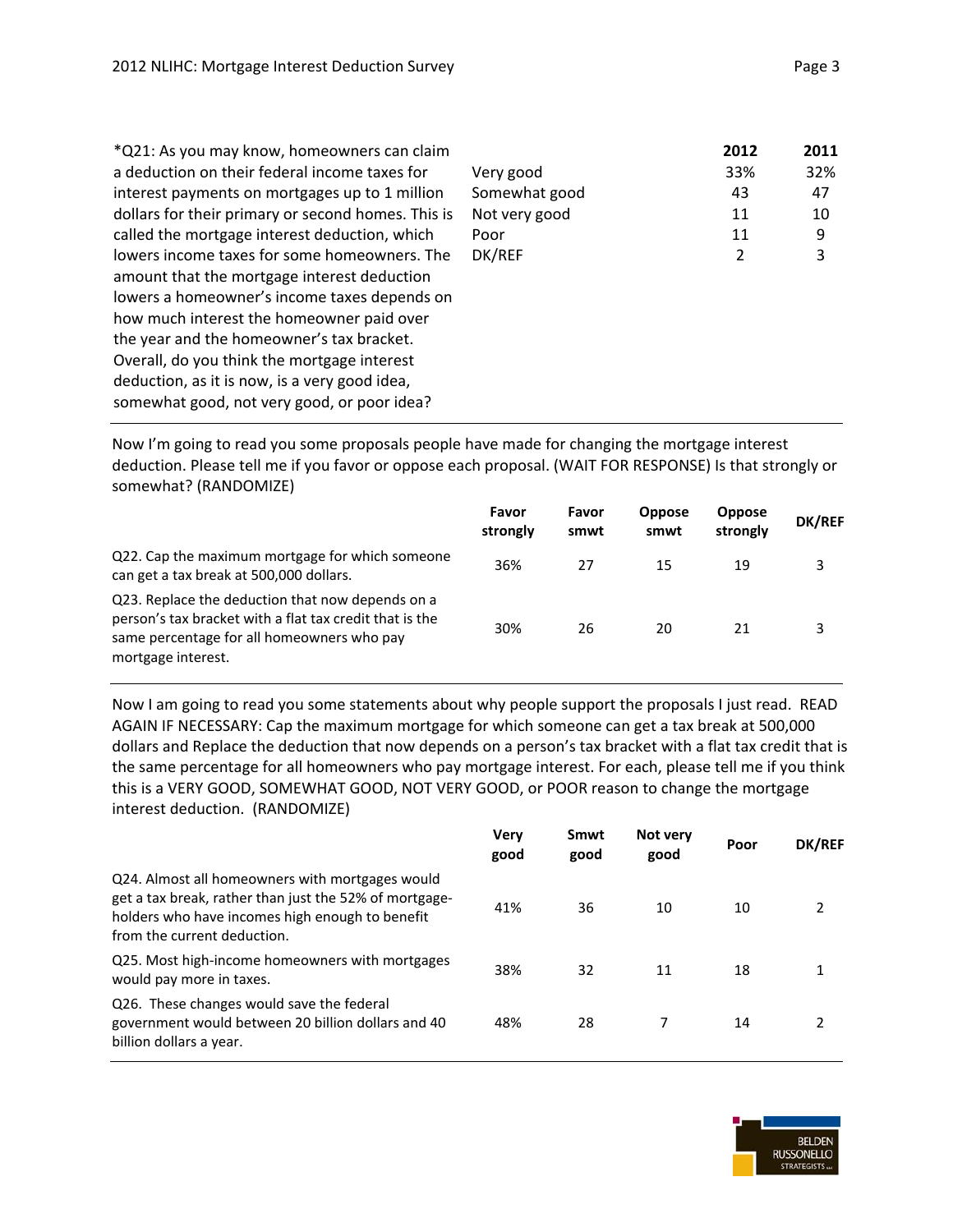(continued) Now I am going to read you some statements about why people support the proposals I just read. READ AGAIN IF NECESSARY: Cap the maximum mortgage for which someone can get a tax break at 500,000 dollars and Replace the deduction that now depends on a person's tax bracket with a flat tax credit that is the same percentage for all homeowners who pay mortgage interest. For each, please tell me if you think this is a VERY GOOD, SOMEWHAT GOOD, NOT VERY GOOD, or POOR reason to change the mortgage interest deduction. (RANDOMIZE)

|                                                                                                                                                                                         | <b>Very</b><br>good                                           | Smwt<br>good | Not very<br>good | Poor | <b>DK/REF</b>              |
|-----------------------------------------------------------------------------------------------------------------------------------------------------------------------------------------|---------------------------------------------------------------|--------------|------------------|------|----------------------------|
| Q27. These changes would cut taxes for most low and<br>moderate income homeowners with mortgages,<br>putting more money in their pockets and helping the<br>economy.                    | 59%                                                           | 26           | 6                | 8    | 1                          |
| Q28. The government should stop subsidizing million<br>dollar houses and use the money it saves in ways that<br>help low and middle-income people.                                      | 60%                                                           | 22           | 6                | 11   | 1                          |
| Q29. We cannot afford to keep the mortgage<br>deduction the way it is now because it costs the<br>federal government over 100 billion dollars a year.                                   | 30%                                                           | 26           | 16               | 25   | 2                          |
| Q30. Higher income homeowners will be paying their<br>fair share, rather than getting a bigger tax break for<br>buying a more expensive house.                                          | 46%                                                           | 28           | 11               | 15   | 1                          |
| Q31. Once again, overall, do you think the<br>mortgage interest deduction, as it is now, is a<br>very good idea, somewhat good, not very good,<br>or poor idea? REPEAT Q21 IF NECESSARY | Very good<br>Somewhat good<br>Not very good<br>Poor<br>DK/REF |              |                  |      | 25%<br>50<br>12<br>12<br>2 |

Q32. Now let me ask you again about some proposals for changing the mortgage interest deduction. Please tell me if you favor or oppose each proposal. (WAIT FOR RESPONSE) Is that strongly or somewhat? (RANDOMIZE)

|                                                                                                                                                                                                  | Favor<br>strongly | Favor<br>smwt | <b>Oppose</b><br>smwt | <b>Oppose</b><br>strongly | <b>DK/REF</b> |
|--------------------------------------------------------------------------------------------------------------------------------------------------------------------------------------------------|-------------------|---------------|-----------------------|---------------------------|---------------|
| a. Cap the max mortgage for which someone can get a<br>tax break at five hundred thousand dollars                                                                                                | 34%               | 25            | 18                    | 19                        |               |
| b. Give a flat tax credit that is the same percent for all<br>home owners who pay mortgage interest, rather than<br>the deduction that now gives a higher percentage for<br>higher income people | 34%               | 27            | 16                    | 20                        |               |



**BELDEN RUSSONELLO TRATEGISTS**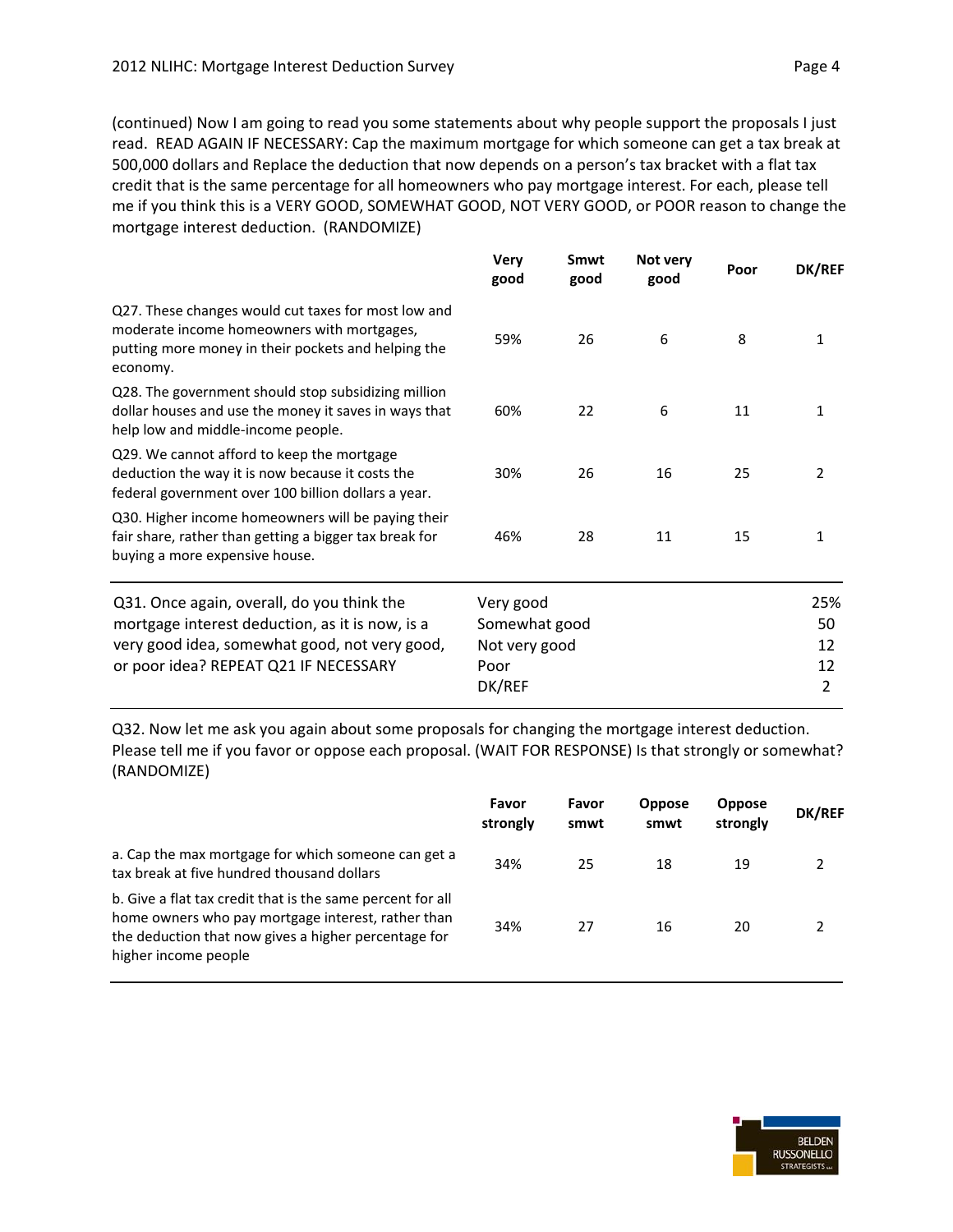If the federal government did save between \$20 and \$40 billion a year by modifying the mortgage interest deduction, please indicate how high a priority each of the following would be for you personally as a way to use the money saved: top priority, high priority, middle priority, low priority or not a priority at all.

|                                                                                            |     |      |               |     | Not at | DK/<br><b>REF</b> |
|--------------------------------------------------------------------------------------------|-----|------|---------------|-----|--------|-------------------|
|                                                                                            | Top | High | <b>Middle</b> | Low | all    |                   |
| Q33. Reduce the federal deficit                                                            | 35% | 36   | 17            | 7   | 4      |                   |
| Q34. End homelessness in the United States.                                                | 32% | 31   | 20            | 11  | 6      | $\ast$            |
| Q35. Cut taxes for middle income people.                                                   | 26% | 36   | 24            | 7   |        | $\ast$            |
| Q36. Expand the existing federal program that helps<br>low-income families pay their rent. | 19% | 23   | 32            | 19  |        | $\ast$            |
| Q37. Build new or rehab existing homes that low-<br>income people can afford to rent.      | 22% | 28   | 27            | 15  | 6      |                   |
| Q38. Help create jobs for low-income people                                                | 34% | 39   | 16            | 6   | 4      | $\ast$            |

Now I have just a few final questions to help us classify your questionnaire.

| IDEO. In terms of your political outlook, do you<br>usually consider yourself:                                                                                      | Very conservative<br>Somewhat conservative<br>Middle of the road<br>Somewhat liberal<br>Very liberal<br>DK/REF | 20%<br>22<br>28<br>17<br>10<br>3 |
|---------------------------------------------------------------------------------------------------------------------------------------------------------------------|----------------------------------------------------------------------------------------------------------------|----------------------------------|
| PARTY. Regardless of how you are registered to<br>vote, do you consider yourself to be (ROTATE: a<br>Democrat, a Republican), an independent, or<br>something else? | Democrat<br>Republican<br>Independent<br>Something else (specify)<br>DK/REF                                    | 34%<br>25<br>32<br>1<br>7        |
| D1. Do you own your home, rent your home, or<br>do you have some other type of arrangement?                                                                         | Own<br>Rent<br>Other arrangement<br>DK/REF                                                                     | 59%<br>26<br>14<br>$\mathbf{1}$  |
| D2. Have you ever come close to or actually lost<br>your home to foreclosure or eviction, either on a<br>prior home or your current home?                           | Yes<br><b>No</b><br>DK/REF                                                                                     | 15%<br>84<br>$\mathbf{1}$        |
| D2. Do you have any children under 18?                                                                                                                              | Yes<br><b>No</b><br>DK/REF                                                                                     | 33%<br>66<br>1                   |

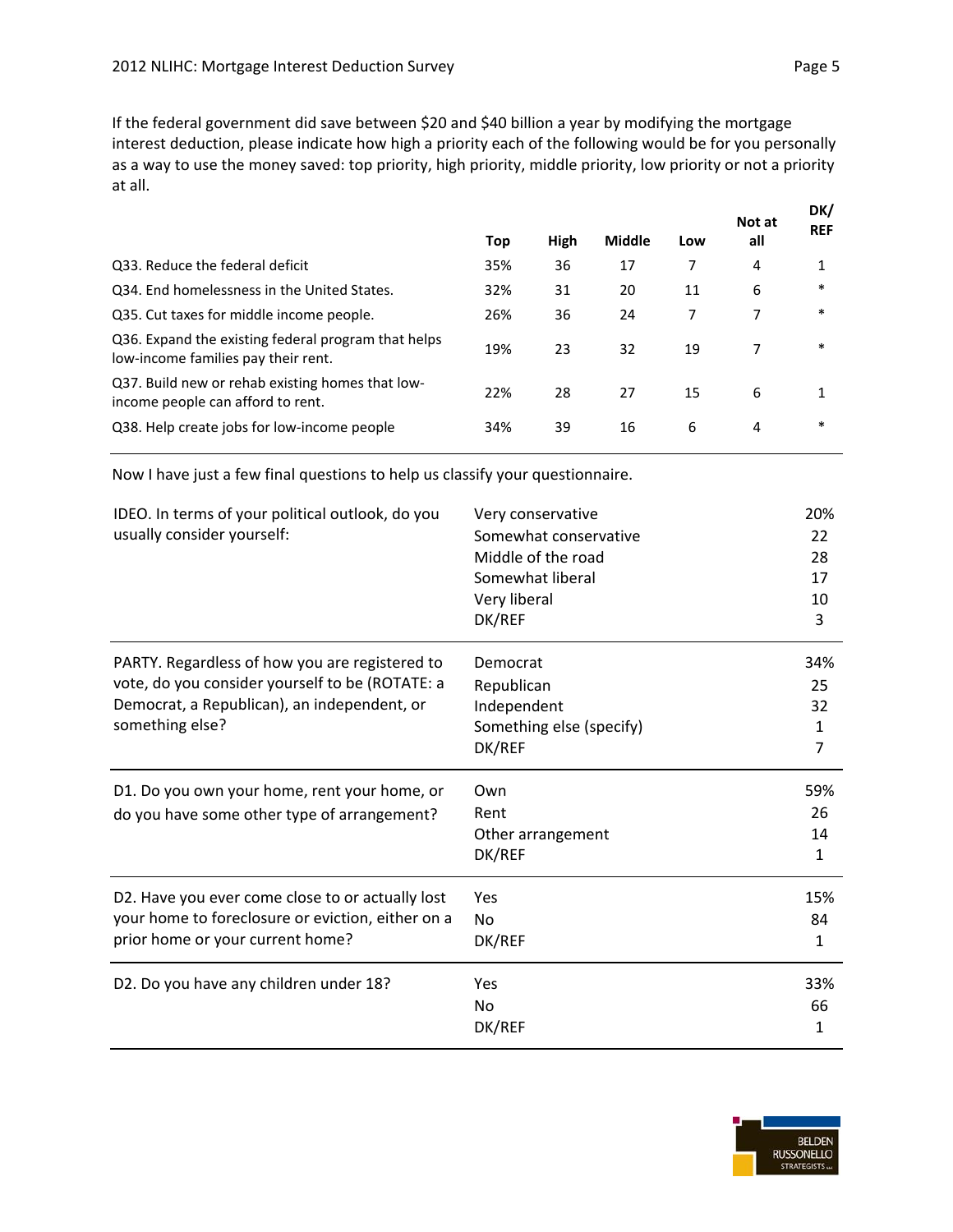| MARR. Are you:                              | Married                            | 48%            |
|---------------------------------------------|------------------------------------|----------------|
|                                             | Living with a partner              | $\overline{2}$ |
|                                             | Divorced                           | 11             |
|                                             | Separated                          | 3              |
|                                             | Widowed                            | $\overline{7}$ |
|                                             | Single                             | 28             |
|                                             | DK/REF                             | $\mathbf{1}$   |
| EDUC. What was the last grade of school you | Less than high school              | 14%            |
| completed?                                  | High school graduate               | 29             |
|                                             | Some college/Technical/2 yr        | 30             |
|                                             | College grad/BA or BS/4 yr         | 17             |
|                                             | Post grad work/JD/MBC/Ph.D/Masters | 9              |
|                                             | DK/REF                             | $\mathbf{1}$   |
| D4. Are you:                                | Employed full time                 | 42%            |
| D5. (IF D4=unemployed) Are you currently    | Employed part time                 | 12             |
| looking for work?                           | Unemployed                         | 8              |
| D6. (IF D4= unemployed) How long have you   | Looking for work                   | 7%             |
| been unemployed?                            | Not looking for work               | 1%             |
|                                             | > 3 months                         | 2%             |
|                                             | 3-6 months                         | 2%             |
|                                             | 7-12 months                        | 1%             |
|                                             | 12+ months                         | 4%             |
|                                             | Retired                            | 18             |
|                                             | Student                            | 6              |
|                                             | Homemaker                          | 5              |
|                                             | <b>Disabled</b>                    | 7              |
|                                             | DK/REF                             | $\mathbf 1$    |
| UNIONHH. Are you or is anyone in your       | Yes                                | 13%            |
| household a member of a labor union?        | <b>No</b>                          | 86             |
|                                             | DK/REF                             | 2              |
| D7. Thinking about your household income,   | Upper income                       | 5%             |
| would you consider yourself upper income,   | Upper-middle income                | 8              |
| middle income, or lower income? (WAIT FOR   | Middle income                      | 36             |
| RESPONSE - IF MIDDLE: Would you consider    | Lower-middle income                | 13             |
| yourself upper-middle income, lower-middle  | Lower income                       | 35             |
| income, or just middle income?)             | DK/REF                             | $\overline{2}$ |
| AGECAT. Are you between                     | 18-34                              | 30%            |
|                                             | 35-44                              | 18             |
|                                             | 45-54                              | 19             |
|                                             | 55-64                              | 14             |
|                                             | $65+$                              | 17             |
|                                             | DK/REF                             | $\mathbf{1}$   |
|                                             |                                    |                |